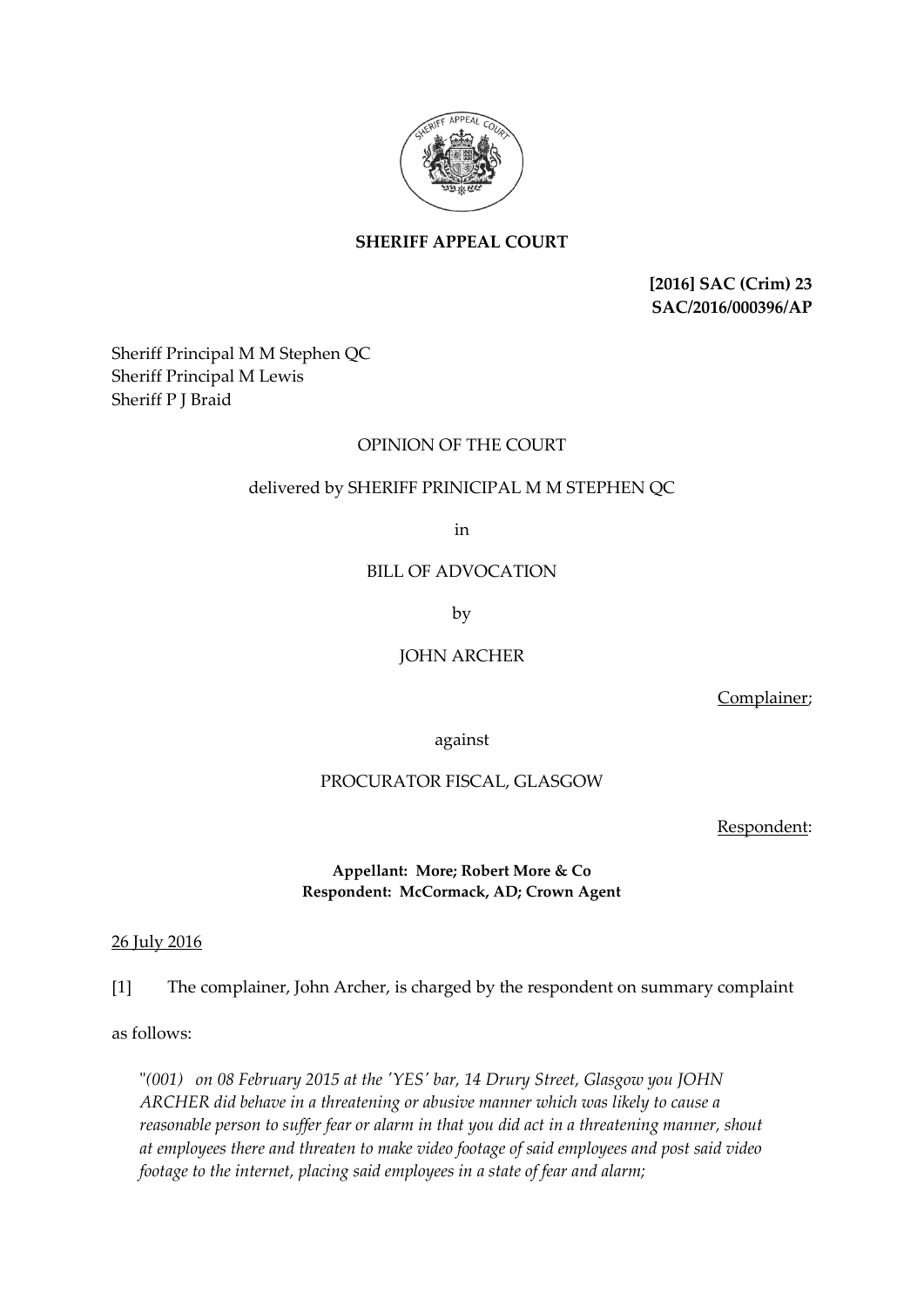*CONTRARY to Section 38(1) of the Criminal Justice and Licensing (Scotland) Act 2010 you JOHN ARCHER did commit this offence while on bail, having been granted bail on 22 December 2014 at Livingston Sheriff Court*

*(002) on 08 February 2015 in Glasgow City Centre Police Office, 50 Stewart Street, Glasgow you JOHN ARCHER having been required in terms of Section 13(1)(a) of the Criminal Procedure (Scotland) Act 1995 by a constable, namely David Whyte, Constable of the Police Service of Scotland to provide your name and address, did without reasonable excuse fail so to do;*

*CONTRARY to the Criminal Procedure (Scotland) Act 1995, Section 13(1) and 13(6)(a)(i) you JOHN ARCHER did commit this offence while on bail, having been granted bail on 22 December 2014 at Livingston Sheriff Court*

*(003) on 08 February 2015 at Glasgow City Centre Police Office, Stewart Street, Glasgow you JOHN ARCHER did resist, obstruct or hinder Danielle Ball and David Whyte, both constables, the Police Service of Scotland, then in the execution of their duty and did struggle violently with them; CONTRARY to the Police and Fire Reform (Scotland) Act 2012, Section 90(2)(a) you JOHN ARCHER did commit this offence while on bail, having been granted bail on* 

*22 December 2014 at Livingston Sheriff Court"*

[2] The complainer presents to this court a Bill of Advocation in which he contends that the summary sheriff's decision to adjourn his trial on Crown motion on 25 May 2016 was erroneous and oppressive. This court is asked to pass the Bill and desert the complaint.

[3] The Bill narrates the procedural history to these proceedings. The two previous trial diets on 7 August 2015 and 7 January 2016 had been adjourned on Crown motion due to witness difficulties. The second trial was adjourned because one of the civilian witnesses again failed to attend despite the court having granted an apprehension warrant when the same witness failed to attend the first trial diet (and an invitation having been extended by the Crown which the witness failed to accept). The third trial diet on 25 May 2016 was adjourned by the sheriff on Crown motion due to lack of court time on account of the lateness of the hour. It appears that by the time this case called for trial on 25 May it was sometime after 4pm. The adjournment was opposed by the complainer's solicitor and granted by the sheriff.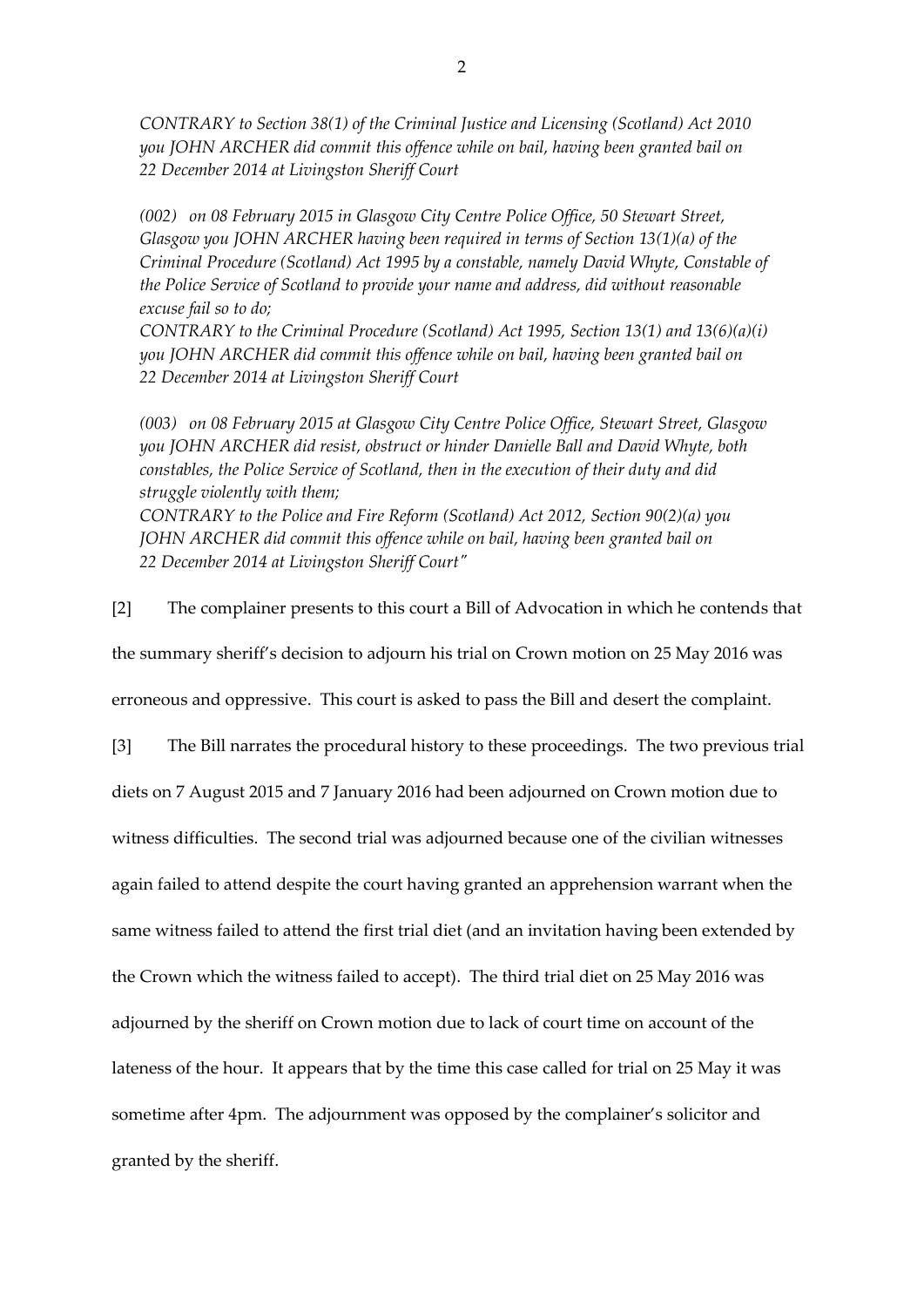[4] The complainer advanced two arguments in support of the Bill. Firstly, the sheriff had failed to apply the principles of summary justice when considering whether to adjourn the third trial. Mr More accepted that the decision whether to grant an adjournment was primarily for the court of first instance in terms of *Paterson v McPherson* [2012] HCJAC 61*.* However, due to the passage of time alone no reasonable court would have exercised its discretion to grant the adjournment. We were asked to follow the approach of the appeal court in *McCowan v Dunn* [2013] HCJAC 119*.* The sheriff had failed to balance the prejudice to the complainer with the prejudice to the prosecutor and the public interest. The second proposition related to the Crown approach to the trial diet in May. The respondent had prioritised another trial with a domestic component where the offence was alleged to have been committed at the end of July 2015. Fault can therefore be imputed to the respondent. [5] The advocate depute considered that *McCowan (supra)* could be distinguished from the facts of this case. The Crown had prioritised the domestic breach of bail over this case for proper reasons. It was not unreasonable for the Crown to invite witnesses to attend court rather than execute the witness apprehension warrant which might have appeared 'heavy handed'. The Bill should not be passed, allowing the trial to proceed in November 2016.

[6] The decision whether a trial diet should be adjourned is primarily one for the court of first instance having regard to the circumstances of the particular case and of the court in general. The appeal court will only intervene with such a discretionary decision if it can be shown that the court at first instance has either misdirected itself in law or reached a decision which no reasonable court could have reached (*Paterson v McPherson* [2012] HCJAC 61*)*. In *Paterson* the court approves the classic dictum of Lord Cameron in *Tudhope* v *Lawrie* 1979 JC 44 at 49 which emphasises the need to have regard to the interests affected or

3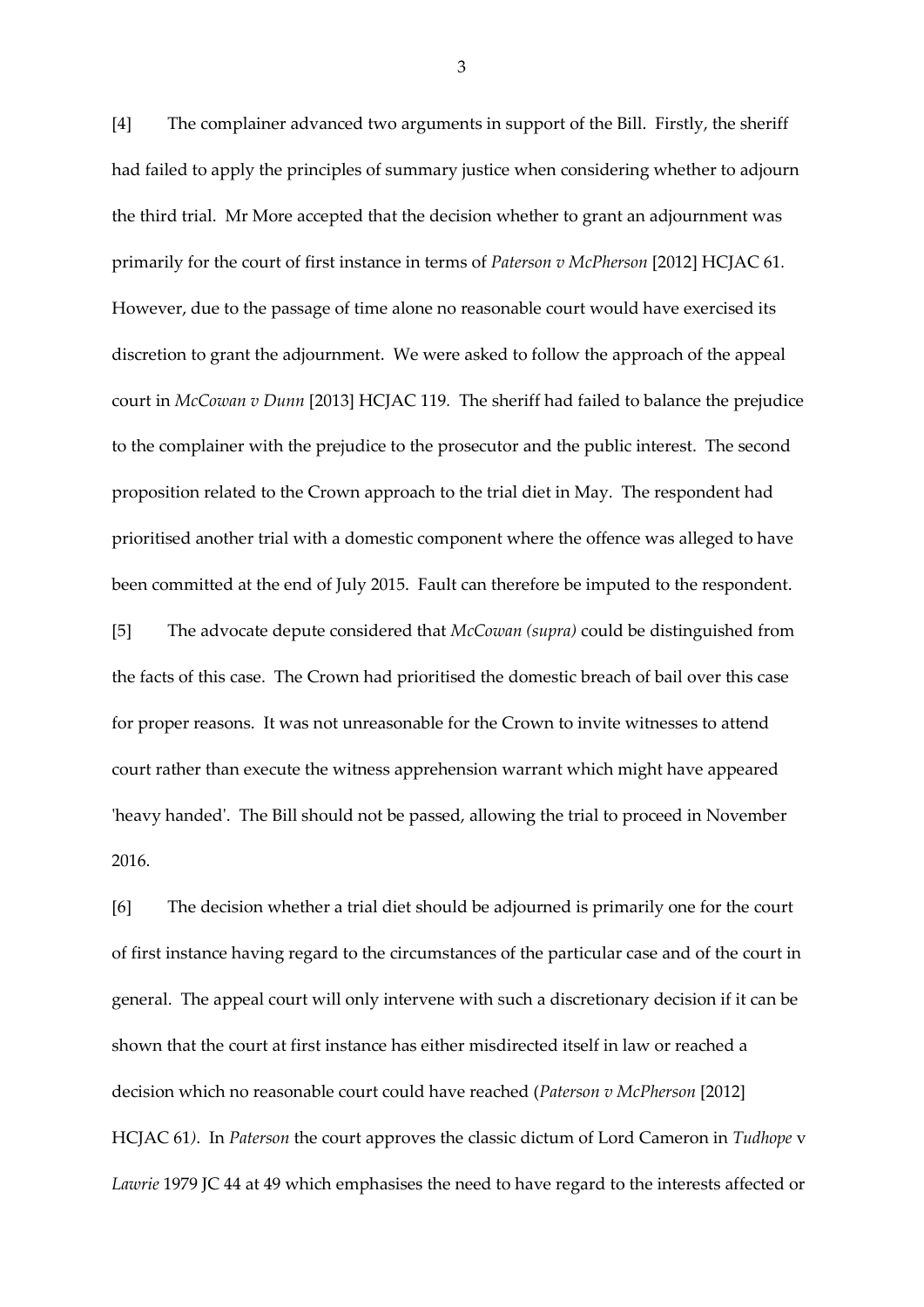prejudiced by the exercise of discretion, the three elements of prejudice being – to the prosecutor, the accused and the public interest (*Skeen* v *McLaren* 1976 SLT (Notes) 14). The question in this case is whether the complainer has met the high test for successful review of the summary sheriff's discretionary decision? In other words did the summary sheriff misdirect himself in law with regard to the test to be applied when he considered whether to grant or refuse the motion to adjourn the trial and did he then apply that test? The summary sheriff's report is brief. At para [12] the sheriff states: "*The case was not particularly old*" when more than 15 months had elapsed since the date of the alleged offending and adjournment would cause a further 6 month delay. The sheriff refers at paragraph [8] to the courts being overloaded resulting in delay. A general comment such as this does not assist the appellate court in the context of a fact specific appeal. However, an efficient system of summary justice requires the parties to be prepared and ready to proceed to trial. Unfortunately the report by the summary sheriff gives scant information as to his approach to the test which he must apply when considering whether to grant or refuse an adjournment. Indeed, the report fails to enunciate the test which the sheriff had applied when considering the Crown motion to adjourn. Accordingly, we have little confidence that the sheriff addressed the correct test and had regard to the three elements of prejudice to which we have referred. Accordingly, it is for this court to address the issue of prejudice. [7] The sheriff is correct to say that charge 3 at least, is not a minor one. Nonetheless, the charges are not the most serious that the sheriff summary criminal court has to deal with (cf the charge in *McCowan v Dunn* which was a contravention of s.4(3(b) of Misuse of Drugs Act 1991 (diamorphine)). We have to consider whether the adjournment was necessary in

the interest of justice. Such a motion has to be considered on its merits having regard to the

4